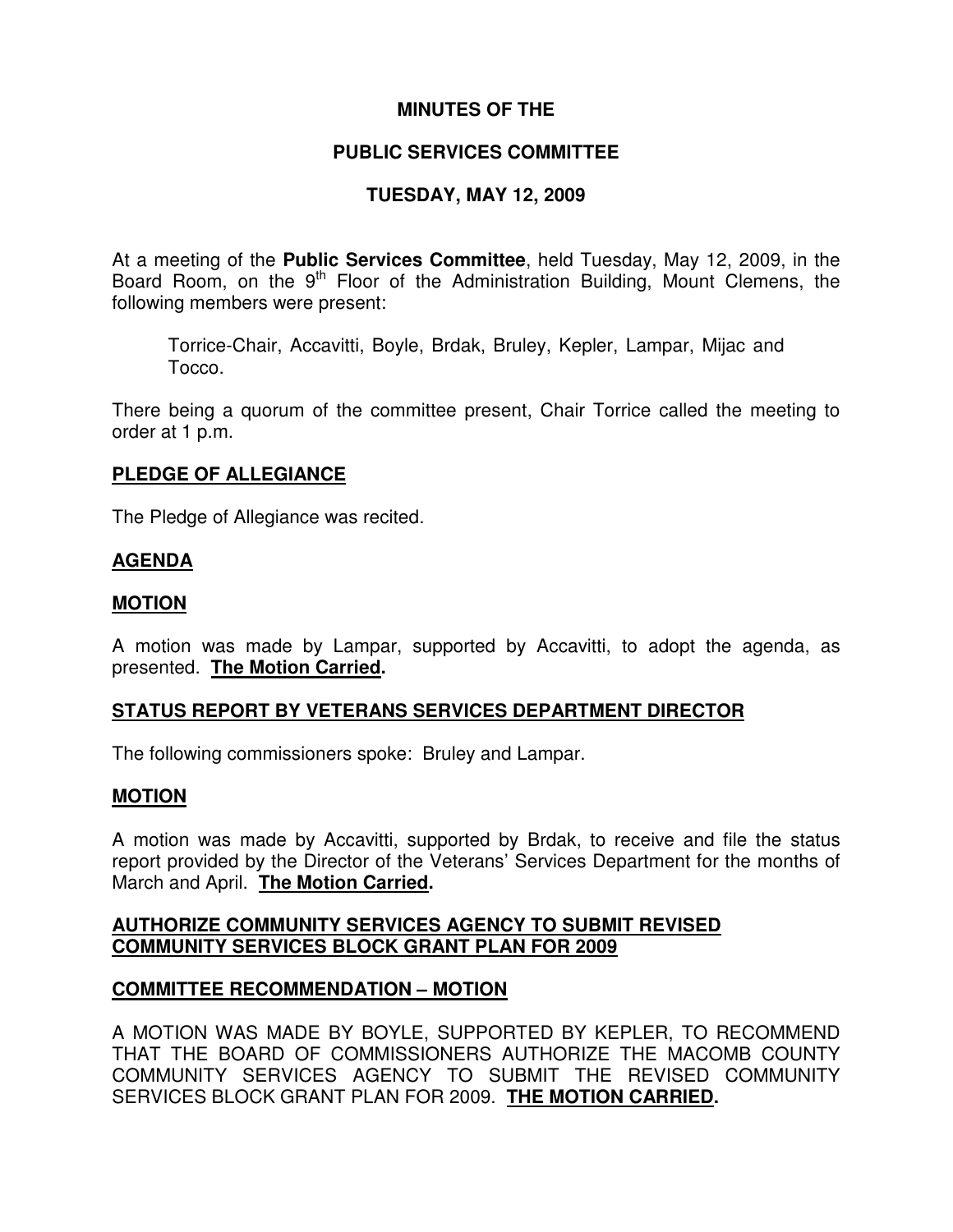### **AUTHORIZE COMMUNITY SERVICES AGENCY TO RECEIVE ADDITIONAL FUNDS TO OPERATE THE SENIOR CITIZENS NUTRITION PROGRAM FOR FY 2008-09**

# **COMMITTEE RECOMMENDATION – MOTION**

A MOTION WAS MADE BY MIJAC, SUPPORTED BY BRULEY, TO RECOMMEND THAT THE BOARD OF COMMISSIONERS AUTHORIZE THE MACOMB COUNTY COMMUNITY SERVICES AGENCY TO RECEIVE ADDITIONAL FUNDS TO OPERATE THE SENIOR CITIZENS NUTRITION PROGRAM DURING FISCAL YEAR 2008-09.

The following commissioner spoke: Bruley.

Chair Torrice called for a vote on the motion and **THE MOTION CARRIED.**

#### **AUTHORIZE COMMUNITY SERVICES AGENCY TO SUBMIT HEAD START PLAN FOR 2009-2010**

### **COMMITTEE RECOMMENDATION – MOTION**

A MOTION WAS MADE BY TOCCO, SUPPORTED BY KEPLER, TO RECOMMEND THAT THE BOARD OF COMMISSIONERS AUTHORIZE THE MACOMB COUNTY COMMUNITY SERVICES AGENCY TO SUBMIT THE HEAD START PLAN FOR 2009- 10.

The following commissioner spoke: Bruley.

Chair Torrice called for a vote on the motion and **THE MOTION CARRIED.**

### **STATUS REPORT BY COMMUNITY SERVICES AGENCY DIRECTOR**

Mr. Taylor spoke about their Annual Report and the results of the letter carriers' annual food drive that was held last Saturday and the amount of food the Food Program received. He also highlighted the summary provided on the additional Head Start funds received for cost-of-living adjustments and quality improvement.

The following commissioner spoke: Bruley.

#### **MOTION**

A motion was made by Kepler, supported by Lampar, to receive and file the status report provided by the Community Services Agency Director. **The Motion Carried.**

Mr. Taylor asked committee's approval to have the issue of the additional Head Start funds at the Personnel Committee meeting on Friday due to the grant application deadline of May 22.